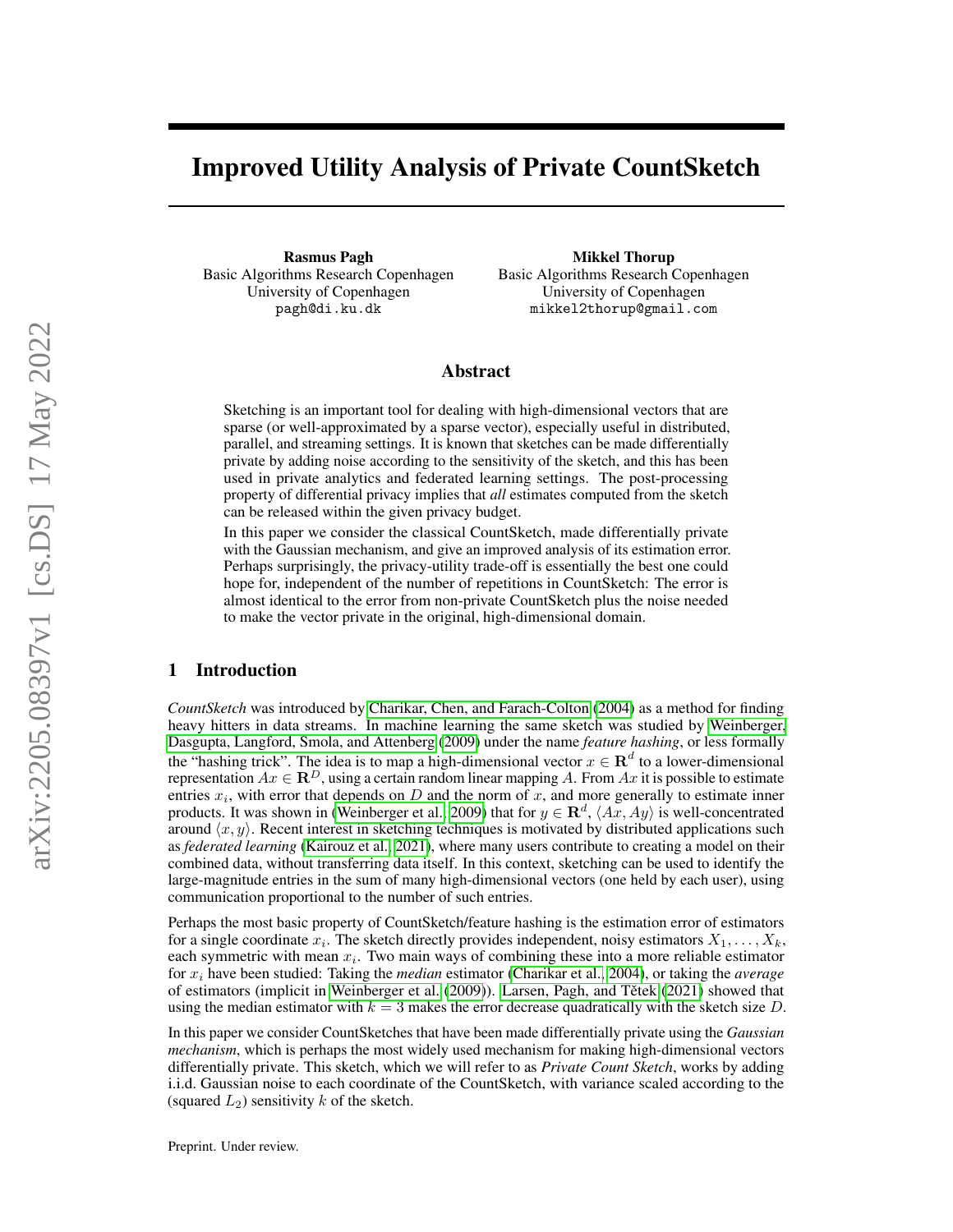We give additional evidence that the median estimator is preferable to the mean by showing that the estimation noise is independent of the number  $k$  of estimators. Previous applications of sketching techniques to differential privacy have had noise that grew (polynomially) with  $k$ . The failure probability of CountSketch decreases exponentially in  $k$ , so it is preferable to have  $k$  relatively large, and thus these methods faced a trade-off between the noise from the Gaussian mechanism and the error probability of the underlying CountSketch. We show that this trade-off is not needed: It is possible to *both* get a highly reliable CountSketch (by choosing k large enough) *and* achieve noise that depends only on the privacy parameters (independent of  $k$ ).

# 2 Related work

The analysis of the Gaussian mechanism is attributed in [Dwork, Roth, et al.](#page-9-1) [\(2014,](#page-9-1) Appendix A) to the the authors of the seminal paper on differential privacy [\(Dwork, McSherry, Nissim, and Smith,](#page-9-2) [2006\)](#page-9-2). It has since been shown to have desirable properties related to keeping track of privacy loss under composition, see e.g. [Bun & Steinke](#page-9-3) [\(2016\)](#page-9-3); [Mironov](#page-10-3) [\(2017\)](#page-10-3).

Local differential privacy. A variant of CountSketch, the *Count Mean Sketch* has been used by Apple to privately collect information on heavy hitters, e.g. popular emoji in different countries [\(Apple](#page-9-4) [Differential Privacy Team, 2017\)](#page-9-4). This can be phrased in terms of summing  $n$  user vectors, each one a 1-hot vector with a single 1, and identifying the large entries. Their protocol works in the *local* model of differential privacy, which means that each report is differentially private. Lower bounds on local differential privacy [\(Chan, Shi, and Song, 2012\)](#page-9-5) imply that the noise on estimates in this setting focal differential privacy (Chan, Sm, and Song, 201.<br>grow with  $\Omega(\sqrt{n})$ , where *n* is the number of users.

Independently, [Bassily, Nissim, Stemmer, and Thakurta](#page-9-6) [\(2020\)](#page-9-6) improved theoretical results of [Bassily](#page-9-7) [and Smith](#page-9-7) [\(2015\)](#page-9-7) on heavy hitter estimation in the local model, providing practical methods for matching the lower bound of [\(Chan et al., 2012\)](#page-9-5). They also base their method on CountSketch, though it is made private using a sampling technique combined with randomized response, not by adding noise to each coordinate. The noise from this step, rather than from CountSketch itself, dominates the error. [Acharya, Sun, and Zhang](#page-9-8) [\(2019\)](#page-9-8) showed that similar error can be achieved without any agreed-upon public randomness (describing a sketch matrix).

[Huang, Qiu, Yi, and Cormode](#page-9-9) [\(2021\)](#page-9-9) used CountSketch, made private with the geometric (aka. discrete Laplace) mechanism, to design protocols for frequency estimation under local differential privacy and multiparty differential privacy. They observe that the estimator in each repetition of CountSketch is symmetric (assuming fully random hashing), but unlike the present paper they do not demonstrate that the median estimator has noise that is *smaller* than the noise added to each estimator. Thus their estimation error grows with the number of repetitions of CountSketch. Recently, [Zhou,](#page-10-4) [Wang, Chan, Fanti, and Shi](#page-10-4) [\(2022\)](#page-10-4) also used CountSketch as the basis for a mechanism that releases t-sparse vectors with differential privacy. We relate our result to theirs in Section [3.4.](#page-5-0)

Protocols based on cryptographic protocols. Motivated by privacy-preserving aggregation of distributed statistics, [Melis, Danezis, and Cristofaro](#page-10-5) [\(2016\)](#page-10-5) considered CountSketch (and the related Count-Min sketch) made ε-differentially private using the *Laplace mechanism* [\(Dwork et al., 2016\)](#page-9-10). They empirically showed that the set of *heavy hitters*, i.e., large entries in the vector, could be identified with very little error on skewed distributions, but did not provide general bounds on estimation error. Their protocol can be implemented in a distributed setting in which each user has a 1-hot vector, and we want to sketch the sum of these vectors, using cryptographic protocols for secure aggregation. This bypasses lower bounds on local differential privacy, and yields much better privacy-utility trade-offs (but now assuming security of the aggregation protocols, rather than in an information-theoretic sense).

Another model of differential privacy, built on the cryptographic primitive of an *anonymous channel* (aka. mixnet), is the *shuffle model* [\(Cheu, Smith, Ullman, Zeber, and Zhilyaev, 2019;](#page-9-11) [Erlingsson,](#page-9-12) [Feldman, Mironov, Raghunathan, Talwar, and Thakurta, 2019\)](#page-9-12). [Ghazi, Golowich, Kumar, Pagh, and](#page-9-13) [Velingker](#page-9-13) [\(2021\)](#page-9-13) used Count-Min sketches in a protocol for frequency estimation (and heavy hitters) in this context. Our work suggests that better accuracy can be obtained by using CountSketch instead of Count-Min, especially for high-probability bounds.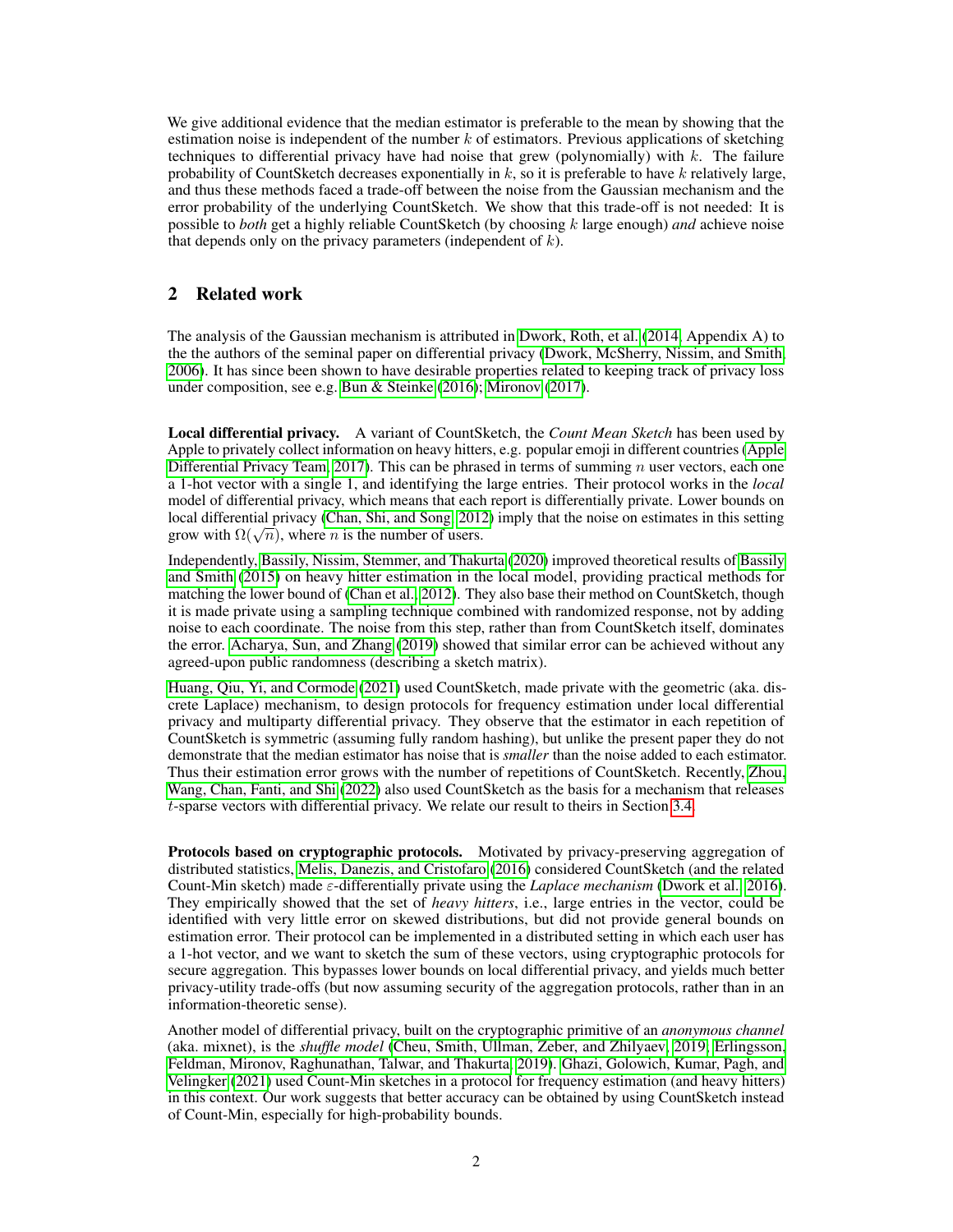Related results in the central model. [Mir, Muthukrishnan, Nikolov, and Wright](#page-10-6) [\(2011\)](#page-10-6) studied general mechanisms for making sketching algorithms differentially private, and in particular studied using the Count-Min sketch to identify heavy hitters. They observed that any mechanism that makes a linear sketch private by adding (oblivious) noise to the sketch vector implies a *pan-private* sketch that can be updated dynamically. Our work implies an improved pan-private sketch based on CountSketch.

[Aumüller, Lebeda, and Pagh](#page-9-14) [\(2021\)](#page-9-14) studied differentially private representations of sparse vectors, showing that it is possible to achieve space close to the number of non-zero entries while keeping noise comparable to a naïve application of the Laplace mechanism to the raw vectors. Our work implies that, up to a logarithmic factor in space, such a result is possible with a linear sketch, which enjoys many desirable properties.

Analysis of CountSketch. Finally, we mention that several authors have worked on improved analysis of the error of CountSketch in the non-private setting, including [Minton and Price](#page-10-7) [\(2014\)](#page-10-7) and Larsen, Pagh, and Tětek [\(2021\)](#page-10-2). However, directly using these results to analyze private CountSketch gives weak results in terms of the number  $k$  of repetitions, since the sketch returns a single entry (possibly with the sign flipped), and the expected magnitude of the noise added to a given entry in the (possibly with the sketch is  $\Omega(\sqrt{k})$ .

## 3 Private CountSketch

In this section we provide the necessary background information on CountSketch, and present our improved analysis of Private Count Sketch.

We use [k] to denote the set  $\{1, \ldots, k\}$ . Vectors are indexed by one or more integers, each from designated ranges. For example, a vector of dimension  $D = kb$  may be indexed by  $(i, j)$  where  $i \in [k]$  and  $j \in [b]$ . The ordering of vector entries is not important. For integer k, let tail $_k(x)$  denote the vector that is identical to  $x$  except that the  $k$  coordinates of largest magnitude are replaced with zeros. For a predicate  $P$ , we let  $[P]$  denote the indicator that is 1 if  $P$  is true and 0 otherwise.

#### 3.1 Background

CountSketch is a random linear mapping of a vector  $x \in \mathbb{R}^d$  to  $Ax \in \mathbb{R}^D$ . For parameters k, b such that  $D = kb$ , the sketch  $CS(x)$  is defined by two sequences of random, independent hash functions:

- $h_1, \ldots, h_k : [d] \rightarrow [b]$ , and
- $s_1, \ldots, s_k : [d] \to \{-1, +1\}.$

CountSketch was originally presented with hash functions from a 2-wise independent families [\(Charikar et al., 2004\)](#page-9-0), but in this paper we assume that all hash functions used are *fully random*. Full randomness is used in our analysis of error, but the privacy does not rely on this assumption. To simplify our exposition we will further assume that  $k$  is odd and that  $b$  is even.

If we index  $CS(x) \in \mathbb{R}^D$  by  $(i, j) \in [k] \times [b]$ , then

$$
CS(x)_{ij} = \sum_{\ell \in [d]} s_i(\ell) x_\ell[h_i(\ell) = j] .
$$

That is, each vector entry  $x_{\ell}$  is added, with sign  $s_i(\ell)$ , to entries indexed by  $(i, h_i(\ell))$ , for  $i \in [k]$ . We can see the sketch as a sequence of k hash tables, each of size b; thus we refer to k as the number of *repetitions* and to b as the *table size*. It is easy to see that

$$
X_i = s_i(\ell) CS(x)_{i, h_i(\ell)}
$$

is an unbiased estimator for  $x_\ell$  for each  $i \in [k]$ . Furthermore, since s is fully random the distribution of  $X_i$  conditioned on  $s_i(\ell) = -1$  is identical to the distribution of  $X_i$  conditioned on  $s_i(\ell) = 1$ , which means that  $X_i$  is symmetric around  $x_\ell$ . We can combine these estimators into a more robust estimator:

<span id="page-2-0"></span>
$$
\hat{x}_{\ell} = \text{median}\left(\{s_i(\ell)CS(x)_{i,h_i(\ell)} \mid i \in [k]\}\right) \tag{1}
$$

[Charikar et al.](#page-9-0) [\(2004\)](#page-9-0) bounded the error of  $\hat{x}_\ell$ , with a failure probability that is exponentially decreasing with  $k$ :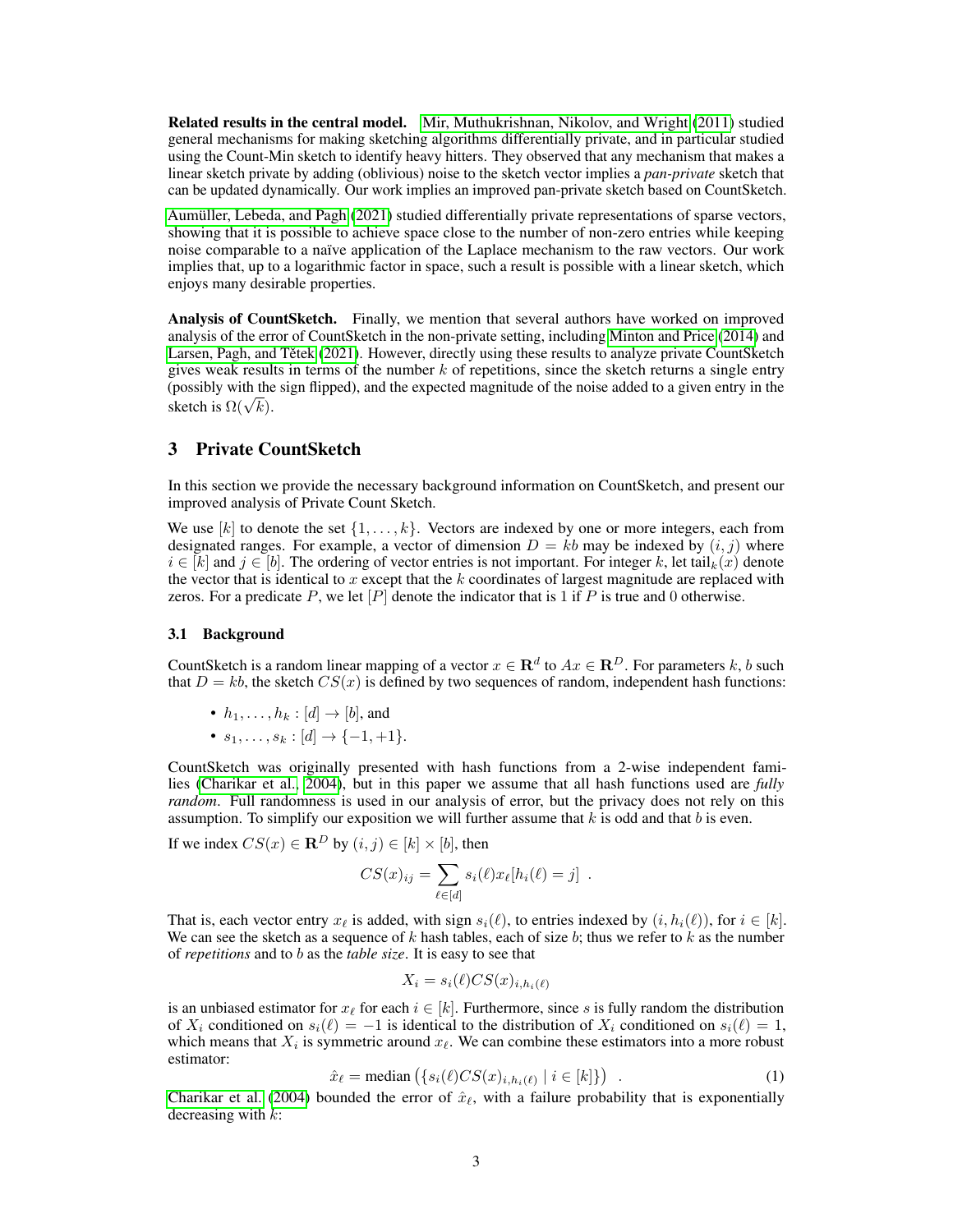<span id="page-3-2"></span>**Theorem 3.1** [\(Charikar et al.](#page-9-0) [\(2004\)](#page-9-0)). *For each*  $\ell \in [d]$ *, the estimation error of CountSketch with* k *repetitions and table size* b *satisfies*

$$
\Pr\left[|\hat{x}_{\ell} - x_{\ell}| > 2 ||tail_{b/2}(x)||_2 / \sqrt{b}\right] < \exp(-\Omega(k)) .
$$

Note that  $||\text{tail}_{b/2}(x)||_2 \leq ||x||_2$ , but this "residual norm" can be much smaller for skewed distributions and even zero for sparse vectors. Choosing suitable  $k = O(\log d)$  we get that *all* coordinates  $x_{\ell}$ are estimated within this error bound with high probability.

#### 3.2 Private CountSketch

Several approaches for releasing a CountSketch with differential privacy have been studied. These all require that the sketches of *neighboring* vectors  $x, x'$ , denoted  $\hat{x} \sim x'$ , have similar distributions. The neighboring relation that we (mainly) consider is that  $x \sim x'$  if and only if these vectors differ in at most one entry, by at most 1, or equivalently that  $x - x'$  has a single nonzero entry with a value in [-1, +1]. Since CountSketch is linear,  $CS(x) - CS(x') = CS(x - x')$ . From this it is easy to see  $[-1, +1]$ . Since Countsketch is finear,  $C S(x) - C S(x) = C S(x - x)$ . From this it is easy to that for  $x \sim x'$ ,  $||CS(x) - CS(x')||_2 \le \sqrt{k}$ . In other words, the *sensitivity* of the sketch is  $\sqrt{k}$ .

There are many ways to compute a differentially private version of a CountSketch  $CS(x)$  (or any other function of x), but it is most common to consider *oblivious* methods that work by sampling a symmetric noise vector  $\nu \in \mathbf{R}^D$  that is independent of  $CS(x)$  and releasing the private CountSketch:

$$
PCS(x) = CS(x) + \nu.
$$

Since the noise is symmetric around zero, we have (similar to before) that  $X_i = s_i(\ell) PCS(x)_{i,h_i(\ell)}$ is an unbiased estimator for  $x_\ell$ , and therefore it makes sense to use the median estimator [\(1\)](#page-2-0) also for private count sketch:

<span id="page-3-0"></span>
$$
\bar{x}_{\ell} = \text{median}\left(\{s_i(\ell)PCS(x)_{i,h_i(\ell)} \mid i \in [k]\}\right) \tag{2}
$$

Note that except for the addition of  $\nu$ , which can be considered an alternative initialization step, Private CountSketch works in *exactly the same way* as CountSketch: Updates are done in the same way, and estimators  $\bar{x}_\ell$  are computed in the same way.

**Properties of Private CountSketch.** Since  $PCS(x)$  is an affine transformation, it can be maintained under updates to x. Also, it is possible to add and subtract Private CountSketches (based on the same hash functions), e.g.:

$$
PCS(x) + PCs(y) = CS(x + y) + \nu_1 + \nu_2,
$$

where  $\nu_1$  and  $\nu_2$  are sampled according to the noise distribution.

The noise distribution we will consider in this paper is the standard D-dimensional *Gaussian* distribution  $\mathcal{N}(0, \sigma^2)^D$  with mean zero and variance  $\sigma^2$ , and in the rest of this paper we refer to  $PSC(x)$  with noise  $\nu \sim \mathcal{N}(0, \sigma^2)^D$ . Differential privacy properties of  $PCS(x)$  follows from general results on the Gaussian mechanism (see e.g. [Dwork et al.](#page-9-1) [\(2014,](#page-9-1) Apendix A) and [Bun &](#page-9-3) [Steinke](#page-9-3) [\(2016\)](#page-9-3)) — we state some of them for convenience here:

**Lemma 3.2.**  $PCS(x)$  is  $(\varepsilon, \delta)$ -differentially private for  $\varepsilon$ ,  $\delta$  satisfying  $\sigma^2 > 2k \ln(1.25/\delta)/\varepsilon^2$ , and *it is* (k/2σ 2 )*-zero-concentrated differentially private.*

This tells us that to get good privacy parameters, we need to use Gaussian noise with variance  $\Omega(k)$ , This tens us that to get good privacy parameters, we need to use Gaussian holder while.<br>i.e., standard deviation  $\sigma > \Omega(\sqrt{k})$ . The median estimator [\(2\)](#page-3-0) returns, for some i,

$$
s_i(\ell) PCS(x)_{i,h_i(\ell)} = s_i(\ell) \left( CS(x)_{i,h_i(\ell)} + \eta_{i,h_i(\ell)} \right)
$$

i.e., a value that could be returned by CountSketch plus a noise term with standard deviation  $\Omega(\sqrt{k})$ . Thus, we might expect the magnitude of the noise to scale proportionally to  $\sqrt{k}$ . Our main result is Thus, we might expect the magnitude of the noise to scale proportionally to  $\sqrt{k}$ . Our main result is that this does *not* happen, and in fact the noise can be bounded independently of k.

<span id="page-3-1"></span>**Theorem 3.3.** *For*  $\ell \in [d]$ *, the estimation error of Private CountSketch (using fully random hashing)* with  $k$  repetitions, table size  $b$  and noise from  $\mathcal{N}(0,\sigma^2)^{kb}$  satisfies for  $\gamma>2$   $||tail_{b/2}(x)||_2/\sqrt{b}$ :

$$
\Pr[|\bar{x}_{\ell} - x_{\ell}| > \gamma] < 2 \exp\left(-\Omega\left(k \min\left\{1, \gamma/\sigma\right\}^2\right)\right) .
$$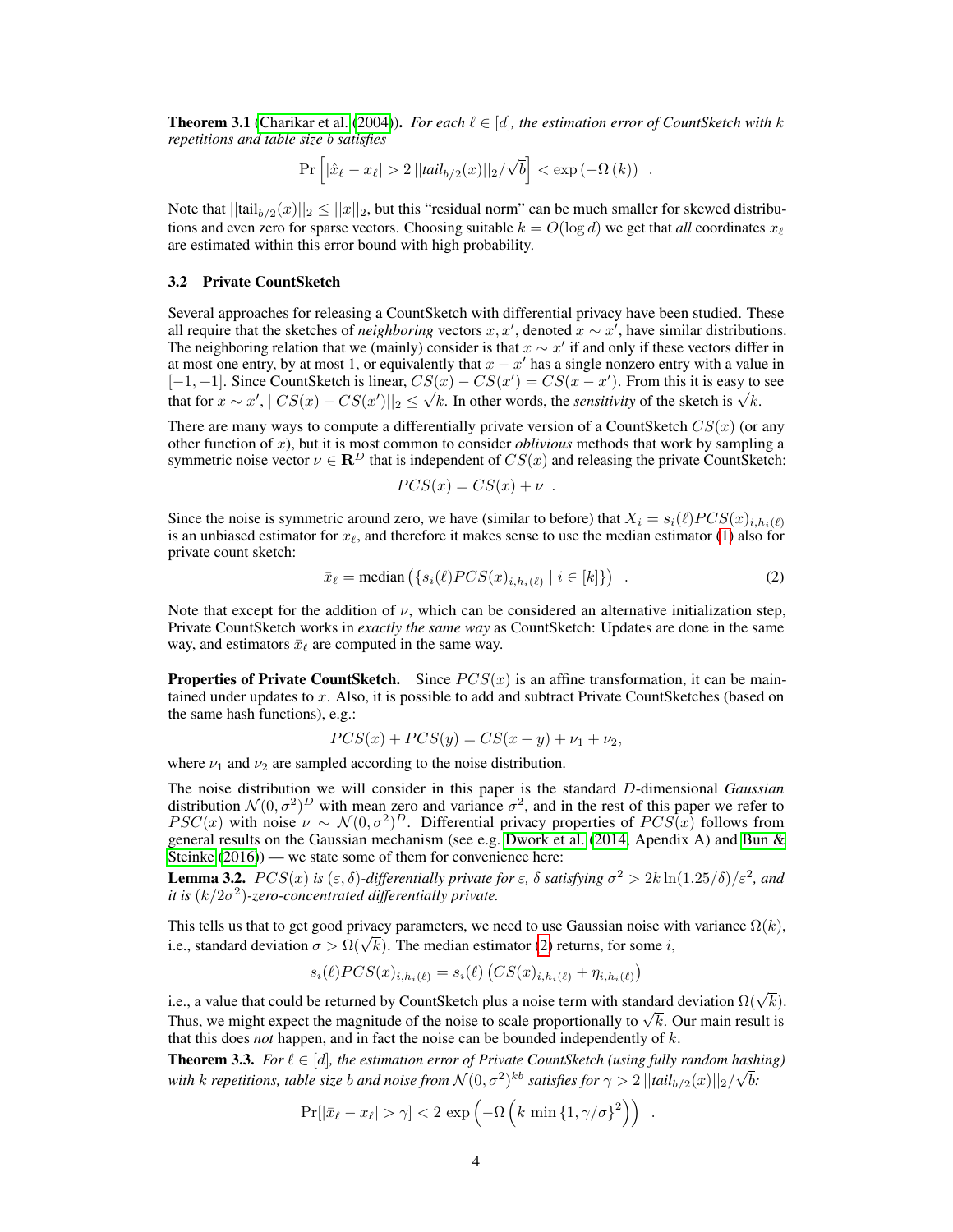**Discussion.** Theorem [3.3](#page-3-1) generalizes the tail bound on CountSketch, since if we let  $\sigma = \gamma$  we can recover Theorem [3.1](#page-3-2) by taking the limit  $\sigma \to 0$ . If we choose suitable  $\sigma = O(\sqrt{k \log(1/\delta)}/\varepsilon)$  the Private CountSketch satisfies  $(\varepsilon, \delta)$ -differential privacy. For deviation  $\gamma > \max{\lbrace \sigma, ||\text{tail}_{b/2}(x)||_2/\sqrt{b} \rbrace}$ we then get:

$$
\Pr[|\bar{x}_{\ell} - x_{\ell}| > \gamma] < 2 \exp(-\Omega(\gamma^2 \varepsilon^2 / \ln(1/\delta))) \ .
$$

Up to the hidden constant in the order-notation this is *identical* to the tail bound for the noise of the Gaussian distribution applied directly to  $x$ .

#### 3.3 Analysis of Private CountSketch

We start by showing the following lemma that bounds the error of the median of symmetric, unbiased estimators perturbed by Gaussian noise:

<span id="page-4-1"></span>**Lemma 3.4.** *Given*  $\mu \in \mathbb{R}$  *and*  $\Delta > 0$ *, suppose that*  $\mathcal{D}$  *is a symmetric probability distribution with mean*  $\mu$  *such that*  $\Pr_{x \sim \mathcal{D}}[x \in [\mu - \Delta, \mu + \Delta]] > \beta$ *, where*  $\beta > 0$  *is a constant. For odd integer* k and  $\sigma > 0$ , sample i.i.d.  $x_1, \ldots, x_k \sim \mathcal{D}$  and  $a_1, \ldots, a_k \sim N(0, \sigma^2)$ , and consider the median  $X$  of  ${x_i + a_i \mid i \in \{1, \ldots, k\}}$ *. Then for*  $\gamma > \Delta$ *,* 

$$
\Pr[X \notin [\mu - \gamma, \mu + \gamma]] < 2 \exp\left(-\Omega\left(k\min\left\{1, \gamma/\sigma\right\}^2\right)\right) \; .
$$

*Proof.* Let  $X_i = x_i + a_i$  for  $i \in [k]$ . These are i.i.d. random variables symmetric around the mean  $\mu$ .

Medians of symmetric i.i.d. random variables. We first consider medians of *arbitrary* symmetric, i.i.d. random variables, ignoring  $\Delta$  for now, and let X be their median. To bound the probability that  $X \in [\mu - \gamma, \mu + \gamma]$ , the critical quantity to study is

$$
\alpha = \Pr[\mu - \gamma \le X_i \le \mu + \gamma] .
$$

By symmetry, we know that

$$
Pr[X_i < \mu - \gamma] = Pr[X_i > \mu + \gamma] = (1 - \alpha)/2.
$$

We now show some error bounds in terms of  $\alpha$ . By definition of the median and since k is odd,

$$
X < \mu - \gamma \iff \sum_{i=1}^{k} [X_i < \mu - \gamma] > k/2
$$

However, E  $\left[\sum_{i=1}^k [X_i < \mu - \gamma]\right] = k(1 - \alpha)/2$ , so by a Chernoff bound we get

<span id="page-4-0"></span>
$$
Pr[X < \mu - \gamma] = exp(-\Omega(k\alpha^2)) .
$$

By symmetry, we have the same bound on the probability that X is larger than  $\mu + \gamma$ , so we have:

$$
\Pr[X \notin [\mu - \gamma, \mu + \gamma]] \le 2 \exp(-\Omega(k\alpha^2)) \tag{3}
$$

**Bounding**  $\alpha$ . To prove the lemma we use the specific properties of the random variables  $X_i$  to show a lower bound on  $\alpha$ . Defining  $Y = X_i - \mu = x_i + a_i - \mu$ , this is equivalent to bounding  $Pr[Y \in [-\gamma, \gamma]]$ . Let  $Y_c$  denote the random variable Y conditioned on  $x_i = \mu + c$  (this is well-defined whenever  $\mu + c$  is in the support of D). Note that  $Y_c \sim N(c, \sigma^2)$ , so the probability that  $Y_c \in [-\gamma, \gamma]$ decreases with the absolute value of  $c$ . For a conservative analysis, we consider the case where  $|x_i - \mu| \leq \Delta$  (which by assumption happens with probability at least  $\beta$ ), and ignore the contribution to the probability  $\alpha$  if this condition does not hold. This gives us the lower bound

$$
\alpha \geq \Pr[|x_i - \mu| \leq \Delta \wedge Y_{x_i - \mu} \in [-\gamma, \gamma]]
$$
  
\n
$$
\geq \beta \cdot \Pr[Y_{x_i - \mu} \in [-\gamma, \gamma] \mid |x_i - \mu| \leq \Delta]
$$
  
\n
$$
\geq \beta \cdot \Pr_{Z \sim \mathcal{N}(\Delta, \sigma^2)}[Z \in [-\gamma, \gamma]]
$$

We now have two cases. If  $\gamma < \sigma$ , then since  $\Delta < \gamma$  we have

$$
\Pr_{Z \sim \mathcal{N}(\Delta, \sigma^2)}[Z \in [-\gamma, \gamma]] = \Theta(\gamma/\sigma) .
$$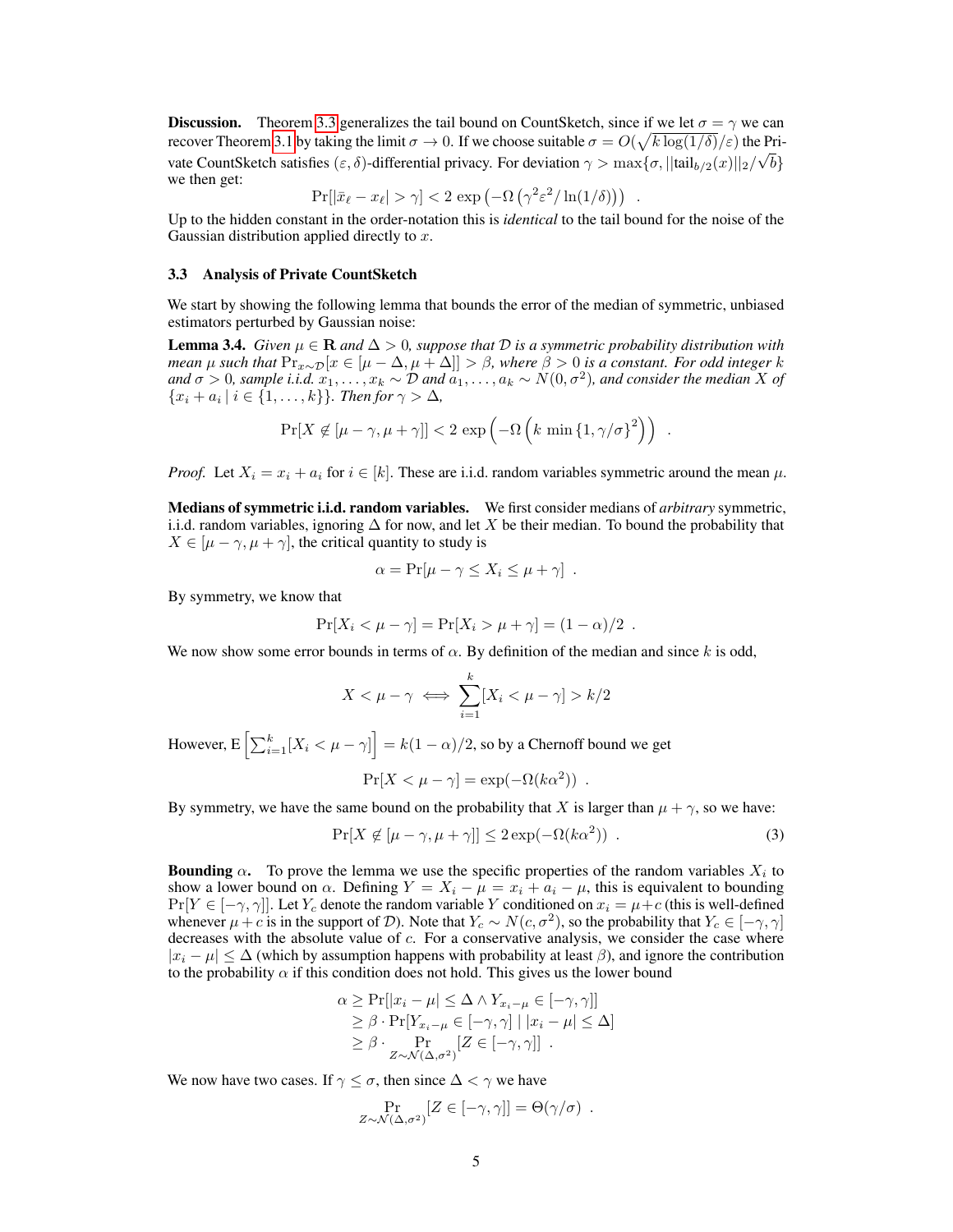If  $\gamma > \sigma$ , then  $Pr_{Z \sim \mathcal{N}(\Delta, \sigma^2)}[Z \in [-\gamma, \gamma]] = \Theta(1)$ . This means that we get the general bound:

$$
\Pr_{Z \sim \mathcal{N}(\Delta, \sigma^2)}[Z \in [-\gamma, \gamma]] = \Theta(\min\{1, \gamma/\sigma\}),
$$

and hence  $\alpha = \Omega(\min\{1, \gamma/\sigma\})$ . Plugging into [\(3\)](#page-4-0) we get

$$
Pr[X \notin [\mu - \gamma, \mu + \gamma]] \le 2 \exp(-\Omega(k \min\{1, \gamma/\sigma\}^2)) .
$$

This finishes the proof of the lemma.

Given Lemma [3.4](#page-4-1) the proof of Theorem [3.3](#page-3-1) follows the standard analysis of CountSketch. We sketch it for completeness here, and refer to [\(Charikar et al., 2004;](#page-9-0) [Minton & Price, 2014\)](#page-10-7) for details. To apply Lemma [3.4](#page-4-1) we need to establish that for each choice of  $\ell \in [d]$  and  $i \in [k]$  the estimator  $\tilde{X}_i = s_i(\ell)CS(x)_{i,h_i(\ell)}$  satisfies

$$
\Pr[X_i] \in [x_\ell - \Delta, x_i + \Delta] > \beta,
$$

for some constant  $\beta > 0$  and for  $\Delta = 2 ||\text{tail}_{b/2}(x)||_2$ / √  $\overline{b}$ . Fix  $\ell \in [d]$  and consider the vector  $x^*$ that is equal to x, except that  $x_{\ell}^* = 0$ . Defining head $_{b/2}(x^*) = x^* - \text{tail}_{b/2}(x^*)$ , by linearity of CountSketch we have:

$$
X_i = x_{\ell} + s_i(\ell) \, CS(\text{tail}_{b/2}(x^*))_{i, h_i(\ell)} + s_i(\ell) \, CS(\text{head}_{b/2}(x^*))_{i, h_i(\ell)}
$$

By a union bound,  $Pr[s_i(\ell)CS(head_{b/2}(x^*))_{i,h_i(\ell)} \neq 0] \leq 1/2$ ., so it suffices to show

$$
\Pr[|CS(tail_{b/2}(x^*))_{i,h_i(\ell)}| > \Delta] < 1/4.
$$

The conclusion now follows from Chebychev's inequality since

$$
\text{Var}[s_i(\ell)CS(\text{tail}_{b/2}(x^*))_{i,h_i(\ell)}] \le ||\text{tail}_{b/2}(x^*)||_2^2/b \le ||\text{tail}_{b/2}(x)||_2/b.
$$

Limitations. Our error analysis relies on the assumption that the sign hash functions used are fully random. This assumption may be expensive to realize in practice, though it is always possible by storing an explicit, random list of all hash values (as done in our experiments). Though CountSketch will be able to significantly compress sufficiently skewed or sparse input vectors, the size of a CountSketch can in general be larger than the size of the original vector.

### <span id="page-5-0"></span>3.4 Comparison to Other Private Sketches

It is instructive to compare Private CountSketch to other private sketches that have been studied in the literature, in particular Private Count-Min Sketch [\(Melis et al., 2016\)](#page-10-5) and Count Mean Sketch [\(Apple](#page-9-4) [Differential Privacy Team, 2017\)](#page-9-4).

**Private Count-Min Sketch.** The Count-Min Sketch [\(Cormode & Muthukrishnan, 2005\)](#page-9-15) is a wellknown sketch that corresponds to CountSketch without the sign functions (or alternatively with constant  $s_i(\ell) = 1$ ). Its estimator is similar to that of CountSketch except that it works by taking the *minimum* of the k independent estimates obtained from the sketch. The minimum estimator has a *one-sided* error guarantee (never underestimates  $x_{\ell}$ ) in terms of  $||\text{tail}_{b/2}(x)||_1$  for vectors x that have only nonnegative entries. Similar to count sketch its failure probability decreases exponentially with the number  $k$  of repetitions.

A private version of Count-Min Sketch was studied by [Melis et al.](#page-10-5) [\(2016\)](#page-10-5), and works by adding independent (Laplace) noise to each entry of the sketch. This of course breaks the one-sided error guarantee. Another variant, with a non-negative binomial noise distribution (for integer valued vectors), was studied by [Ghazi et al.](#page-9-13) [\(2021\)](#page-9-13). In both cases, however, the minimum estimator is biased and its variance grows with  $k$ . A third possibility would be Gaussian noise, but again the variance of the minimum estimator can be large (at least  $O(k/\log k)$  for the minimum of k Gaussians with variance  $k$ ).

Private Count-Mean Sketch. We use Count-Mean Sketch to refer to CountSketch, where the estimator is the *mean* rather than the median. This sketch was studied by [Apple Differential Privacy](#page-9-4) [Team](#page-9-4) [\(2017\)](#page-9-4) in the *local* model, where it was only used on 1-hot vectors with a single 1. One can ask if the mean estimator is useful in other models of differential privacy, but unfortunately it lacks the robustness properties of CountSketch. In particular, it gives error bounds in terms of the norm  $||x||_2$ rather than  $||\text{tail}_{b/2}(x)||_2$  which means that it is not robust against outliers or adversarial data.

.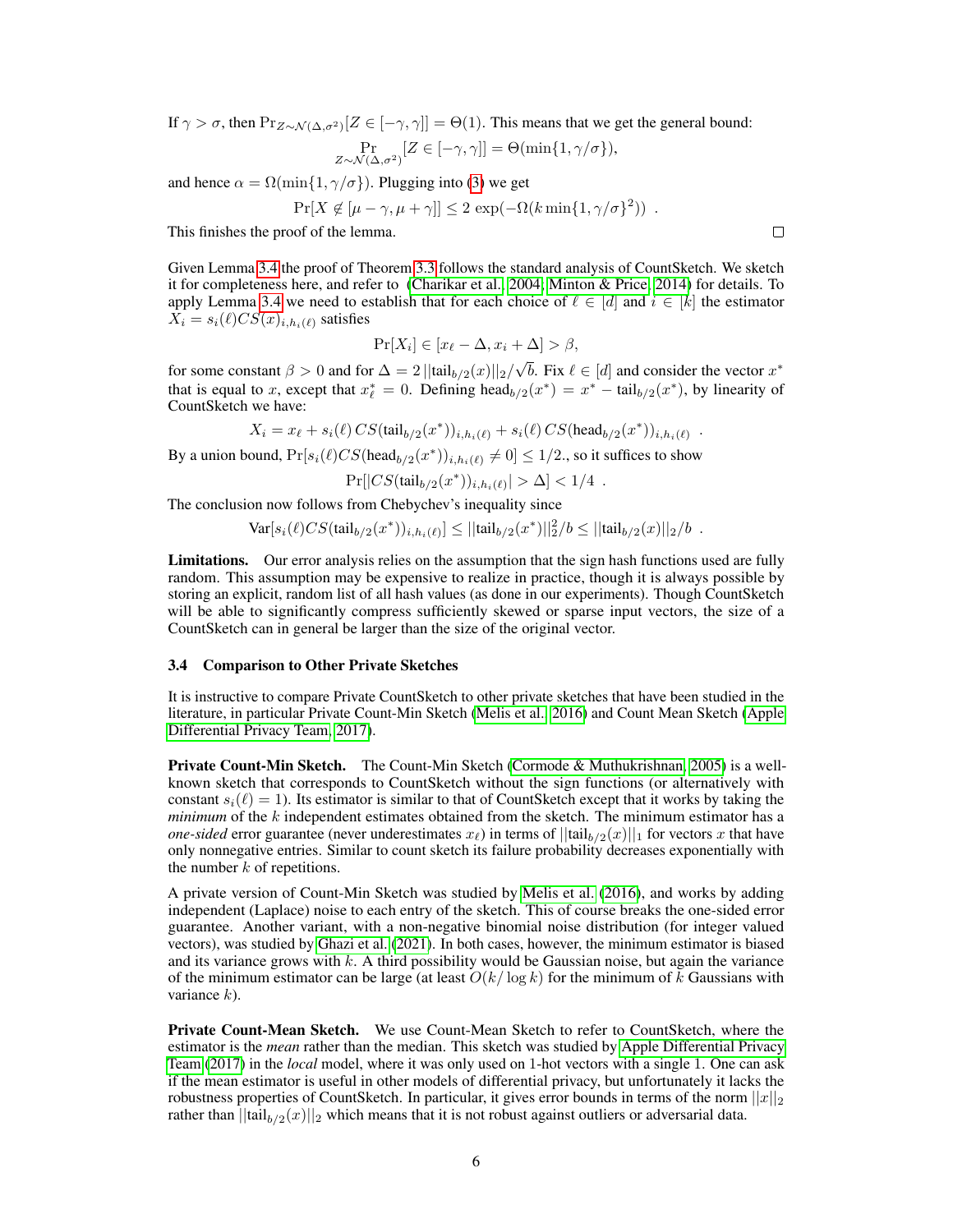<span id="page-6-1"></span>



*Figure 1: It is well-known that the median of* k *Figure 2: Distribution of noise magnitude for Pri-Gaussians with variance* k *is itself subgaussian, vate CountSketch in the setting where estimators with variance independent of* k*. This illustrates a have zero variance. The magnitude is only slightly "best case" for Private CountSketch, in which esti-higher than a standard Gaussian, achieving the mators*  $X_i$  *(w/o noise) provide the exact answer.* 

*same level of privacy.*

Local differential privacy [Zhou et al.](#page-10-4) [\(2022\)](#page-10-4) consider differentially private encodings of t-sparse vectors with nonzero values in [−1, 1]. They use a CountSketch with a *single* repetition to encode a t-sparse vector, optionally apply a clipping step, and then add Laplace noise to ensure privacy. The main use case is the local differential privacy (LDP) model, where each noisy CountSketch is sent it to an aggrator that sums the estimates of  $n$  users.

[Kane & Nelson](#page-10-8) [\(2014\)](#page-10-8) have shown that the norm of a CountSketch,  $||Ax||_2$ , with  $k = O_\gamma(\log(1/\delta))$ Rane & Neison (2014) have shown that the norm of a CountsRetch,  $||Ax||_2$ , with  $\kappa = O_\gamma(\log(1/\delta))$ <br>repetitions is within a factor  $1 \pm \gamma$  from  $\sqrt{k}||x||_2$  with probability at least  $1 - \delta$ . In particular, the CountSketch of a t-sparse vector x with nonzero values in  $[-1, 1]$  has norm  $||Ax||_2 < 2\sqrt{k}||x||_2 \leq$  $2\sqrt{kt}$  with probability  $1 - \delta$ . Applying clipping to ensure norm at most  $2\sqrt{kt}$  and scaling the Gaussian noise by  $2\sqrt{kt}$  our results imply an alternative LDP encoding of t-sparse vectors in  $[-1, 1]^d$ that differs from the protocol of [Zhou et al.](#page-10-4) [\(2022\)](#page-10-4) by offering smaller error (in fact matching their lower bound) at the expense of larger communication complexity.

# 4 Experiments

We have conducted experiments to empirically investigate the properties of private CountSketch. Our main result ignores constant factors in the exponent of the bound on failure probability, but we see in experiments that these constants very reasonable. All experiments can be recreated by running a Python script available on GitHub <sup>[1](#page-6-0)</sup> (runs in ∼13 minutes on an M1 MacBook Pro). Density plots are smoothed using the Seaborn library's kdeplot function with default parameters.

**Median of normals.** As a warm-up we consider the setting in which a function  $f(x)$  is released k times independently,  $r_1, \ldots, r_k \sim \mathcal{N}(f(x), k)$ , for some integer k. The magnitude of the noise is chosen such that the privacy is bounded independently of k, e.g., if  $f(x)$  has sensitivity 1 then  $(r_1, \ldots, r_k)$ satisfies 1/2-zero-concentrated differentially privacy (different parameters can be achieved by scaling sausities 1/2-zero-concentrated differentially privacy (different parameters can be achieved by scaling<br>the magnitude of the noise). Each release has noise of expected magnitude  $\Theta(\sqrt{k})$ , but the median has noise that can be bounded independently of  $k$ , as illustrated in Figure [1.](#page-6-1) This gives a form of differentially private secret sharing, where  $i$  of  $k$  releases can be combined to yield an estimator with noise of magnitude  $\Theta(\sqrt{k/i})$ . We note that in this setting, simply taking the mean value also gives a low-variance estimator, but in contrast to medians, mean values are sensitive to outliers and are not robust to adversarially corrupted data.

**The zero-variance CountSketch setting.** Next, we consider the idealized setting in which Count-Sketch itself does not have any error. This corresponds to letting the table size  $b$  go to infinity, so we

<span id="page-6-0"></span><sup>1</sup> <https://github.com/rasmus-pagh/private-countsketch>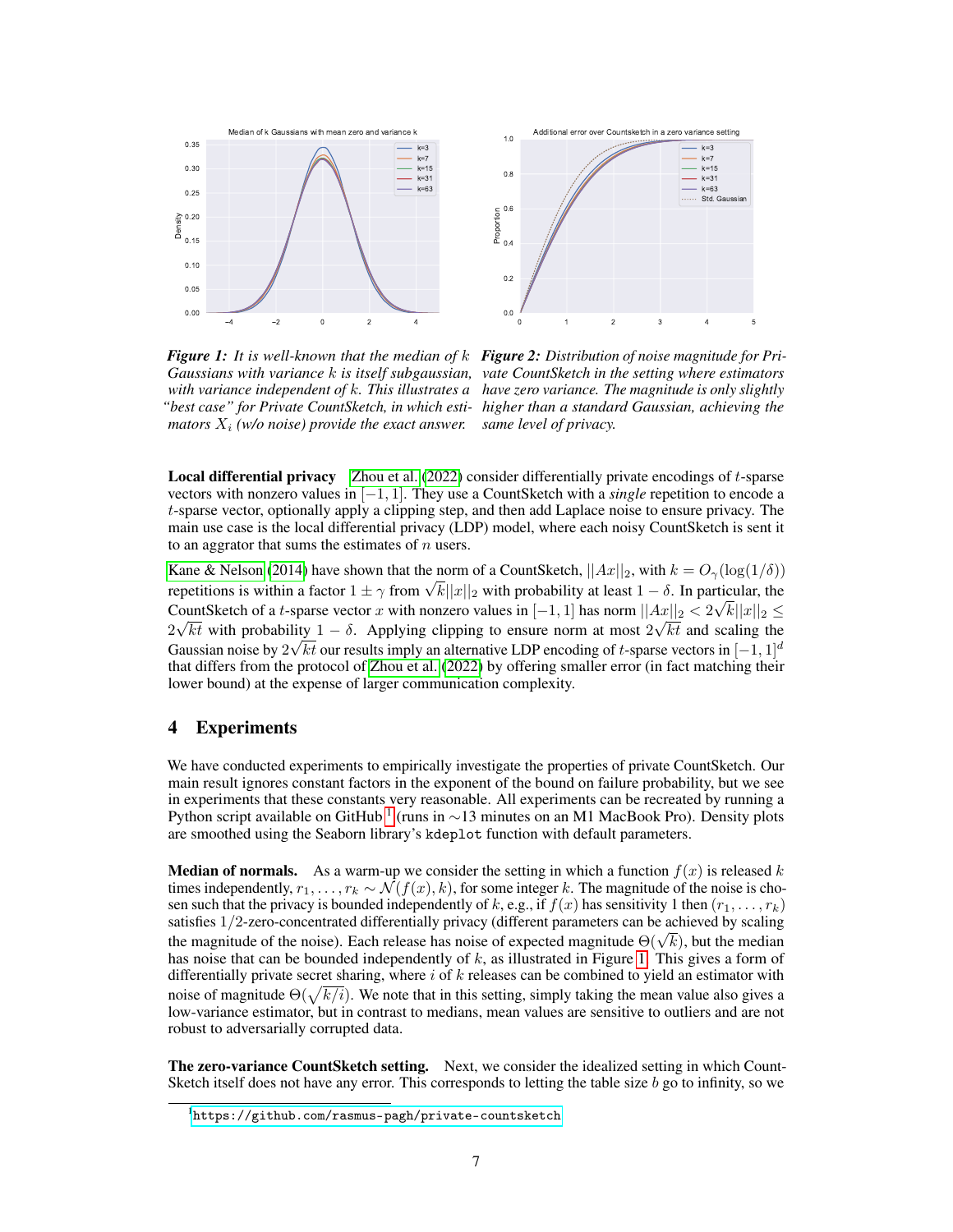

*Figure 3: Distribution of additional noise for Private CountSketch, relative to Count-Sketch, in the setting where estimators have a large variance (specifically, where the CountSketch error is uniform*  $\{-\Delta, l+\Delta\}$ *for some*  $\Delta \gg \sigma$ *). This can be compared to making the output differentially private using a standard Gaussian, giving the same privacy guarantee. As can be seen, the CountSketch estimator* reduces *the noise in this case compared to standard CountSketch.*

would hope to come close to the noise achieved by applying the Gaussian mechanism directly on the vector x. More generally, this is indicative of the situation in which the noise added to achieve differential privacy dominates the noise coming from randomness in CountSketch. Figure [2](#page-6-1) shows the cumulative distribution function for the absolute value of the error obtained by Private CountSketch, for different values of k. (Of course, in this setting choosing  $k = 1$  suffices to achieve a low failure probability, but a large value of  $k$  is needed in general to ensure few estimation failures.) As can be seen, the noise distributions are quite close to that the standard Gaussian mechanism operating directly on x. To achieve a desired level of privacy, the noise in both cases has to be scaled appropriately, e.g., to achieve  $(\varepsilon, \delta)$ -differential privacy it suffices to multiply the noise by a factor  $\sqrt{2\ln(1/\delta)}/\varepsilon$ .

The high-variance CountSketch setting. Next, we illustrate what happens in another extreme setting where CountSketch always has an error in  $\{-\Delta, +\Delta\}$ , for some  $\Delta \gg \sigma$ , where CountSketch returns the median of estimators  $X_i \in {\mu - \Delta, \mu + \Delta}$ . This corresponds to a situation in which  $h_i(\ell)$  collides with exactly one index  $\ell_i \neq \ell$  with  $x_{\ell_i} = \Delta$ , such that  $h_i(\ell) = h_i(\ell_i)$  for  $i \in [k]$ . This is indicative of the situation in which the noise added by CountSketch is significantly higher than the noise needed to obtain differential privacy. For simplicity we choose variance  $\sigma^2 = k$ , but the general case looks the same, the only difference being that the noise distribution is scaled by a factor determined by the privacy level. As can be seen, the additional error is mostly *negative*, that is, Private CountSketch returns estimates with *smaller* error than CountSketch itself! Of course, it is possible to find better estimators for CountSketch in this setting, for example a truncated mean, so there is no contradiction to the fact that privacy has a cost in terms of what accuracy is possible.

Sparse vectors. Next we investigate the error distribution on t-sparse vectors, where at most  $t$  entries are non-zero. It is well-known that a CountSketch with  $k = O(\log d)$  repetitions each using space  $b = O(t)$  is able to reconstruct *t*-sparse vectors without any error, with high probability. Thus we expect the error from Private CountSketch, with a sufficiently large number of repetitions, to be similar to the error obtained by applying the Gaussian mechanism to the raw vectors. Figure [4](#page-7-0) shows the cumulative error distribution for a Private CountSketch representing a t-sparse vector in which every nonzero entry has a value of 10, using  $k$  repetitions with table size  $b = t$ . As can be seen, once the number of repetitions goes to 15 or more, the error distribution becomes comparable to that of the Gaussian mechanism applied directly to the sparse representation.

<span id="page-7-0"></span>

*Figure 4: Error distribution for Private Count-Sketch on sparse vectors for various number of repetitions, compared to making the output differentially private using a standard Gaussian (same privacy guarantee).*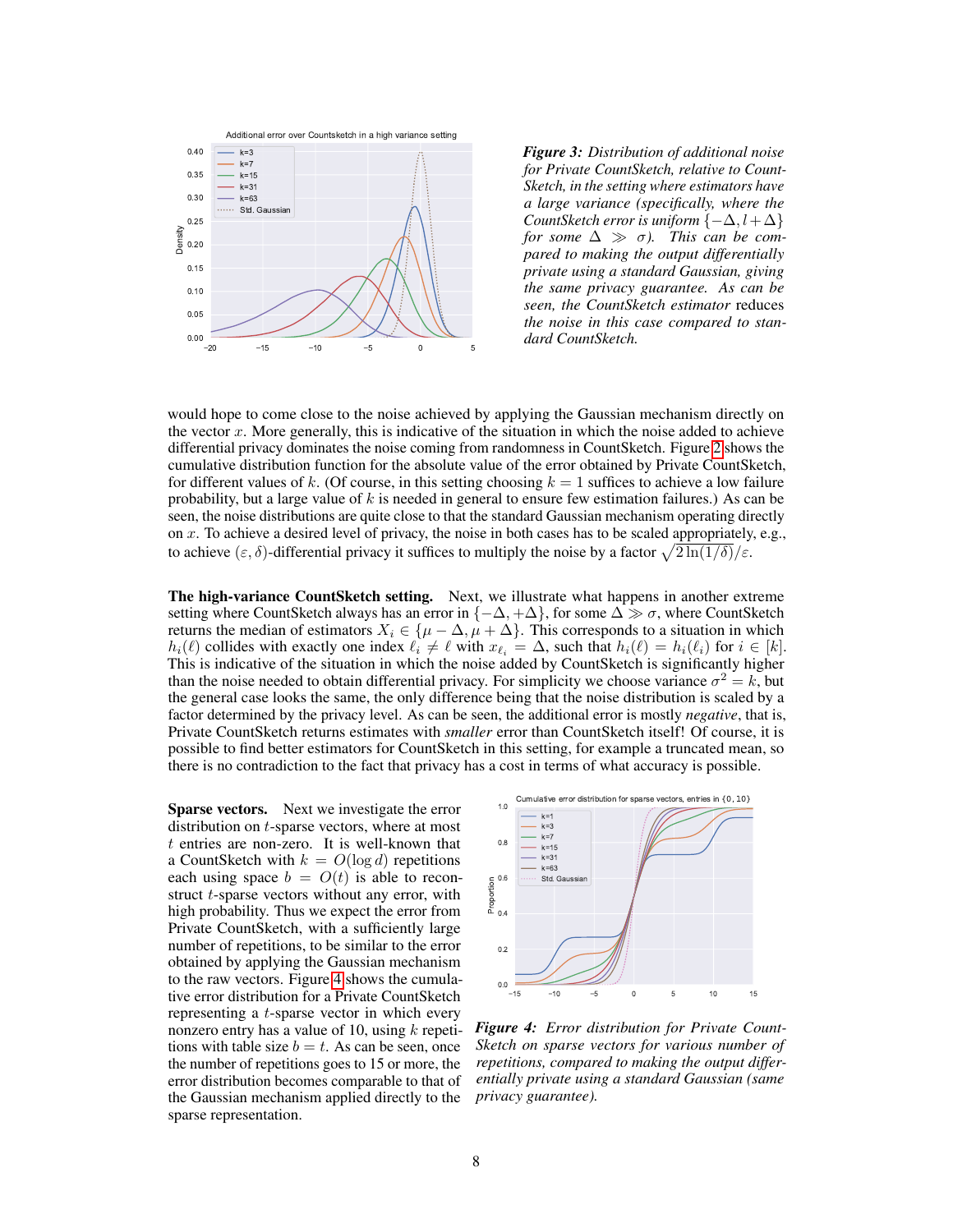<span id="page-8-1"></span>

*Figure 5: Distribution of noise for Private CountSketch on the world cities dataset with table size*  $b = 10,000$  *(left)* and  $b = 1000$  *(right) for various number of repetitions* k. The scale of the noise *added for differential privacy is*  $\sigma = 10,000$  *(left) and*  $\sigma = 100,000$  *(right) so the sketch achieves strong group privacy. The Gaussian with standard deviation*  $\sigma$  *is included for comparison.* 

Real-world example. To illustrate how Private CountSketch may be used on real-world data, we consider the noise of a sketch of population counts in about  $40,000$  cities<sup>[2](#page-8-0)</sup>. We can consider this as a very sparse, high-dimensional data set indexed by the names of cities (among the set of all possible strings). In this way, the sketch does not need to contain any direct information on the set of cities whose population counts are stored, though we will be able to infer such membership from auxiliary information on population (if this number is sufficiently high).

We aim for *group privacy* for large sets of people (see [\(Dwork et al., 2014\)](#page-9-1) for a formal definition) by setting the target noise magnitude on estimates high, from  $10^4$  to  $10^5$ . Intuitively, this hides the contribution to the sketch from any not too large group of people. The table size b of the sketches is chosen to roughly balance the noise from the CountSketch itself and the Gaussian mechanism.

Figure [5](#page-8-1) shows the figure with noise at scale  $10^4$  (left) and at scale  $10^5$  (right). As can be seen, the tails of the noise become noticably thinner as  $k$  increased (of course at the cost of a factor  $k$  in sketch size). Some of the sketches have size  $kb$  larger than the original data set (the sparsity of the vector indexed by city names) so the point of sketching is not compression per se, though one would expect to see compression for larger and more skewed data sets.

# 5 Conclusion

We have seen that CountSketch can be made differentially private at essentially the smallest conceivable cost: Coordinates of the sketched vector are estimated with error that is close to the maximum of the error from non-private CountSketch and the error necessary for differential privacy without sketching. Another open problem we leave is to obtain the same error bound with explicit classes of hash functions.

Since CountSketch can represent t-sparse vectors without error, for  $k = O(\log d)$ , this implies a new differentially private representation of such vectors that uses space  $O(t \log d)$ , is *dynamic* in the sense that the set of nonzero entries can be updated, and which keeps the level of noise close to the best possible in the non-sparse setting. This also implies that we can get good estimates of dot products between standard sparse vectors and vectors represented using Private CountSketch. Less clear is how to best estimate a dot product between two vectors given as CountSketches. This question is related to recent work of [Stausholm](#page-10-9) [\(2021\)](#page-10-9) on differentially private Euclidean distance estimation, though one could hope for error guarantees in terms of the norm of the tails of the two vectors.

Finally, we note that [Cohen et al.](#page-9-16) [\(2022\)](#page-9-16) recently used differential privacy techniques in connection with CountSketch in order to achieve robustness against adaptive adversaries that attempt to find elements that appear to be heavy hitters but are in fact not. It is worth investigating whether Private Countsketch has similar robustness properties.

<span id="page-8-0"></span> $^{2}$ Retrieved 2020-01-27 from <https://simplemaps.com/data/world-cities>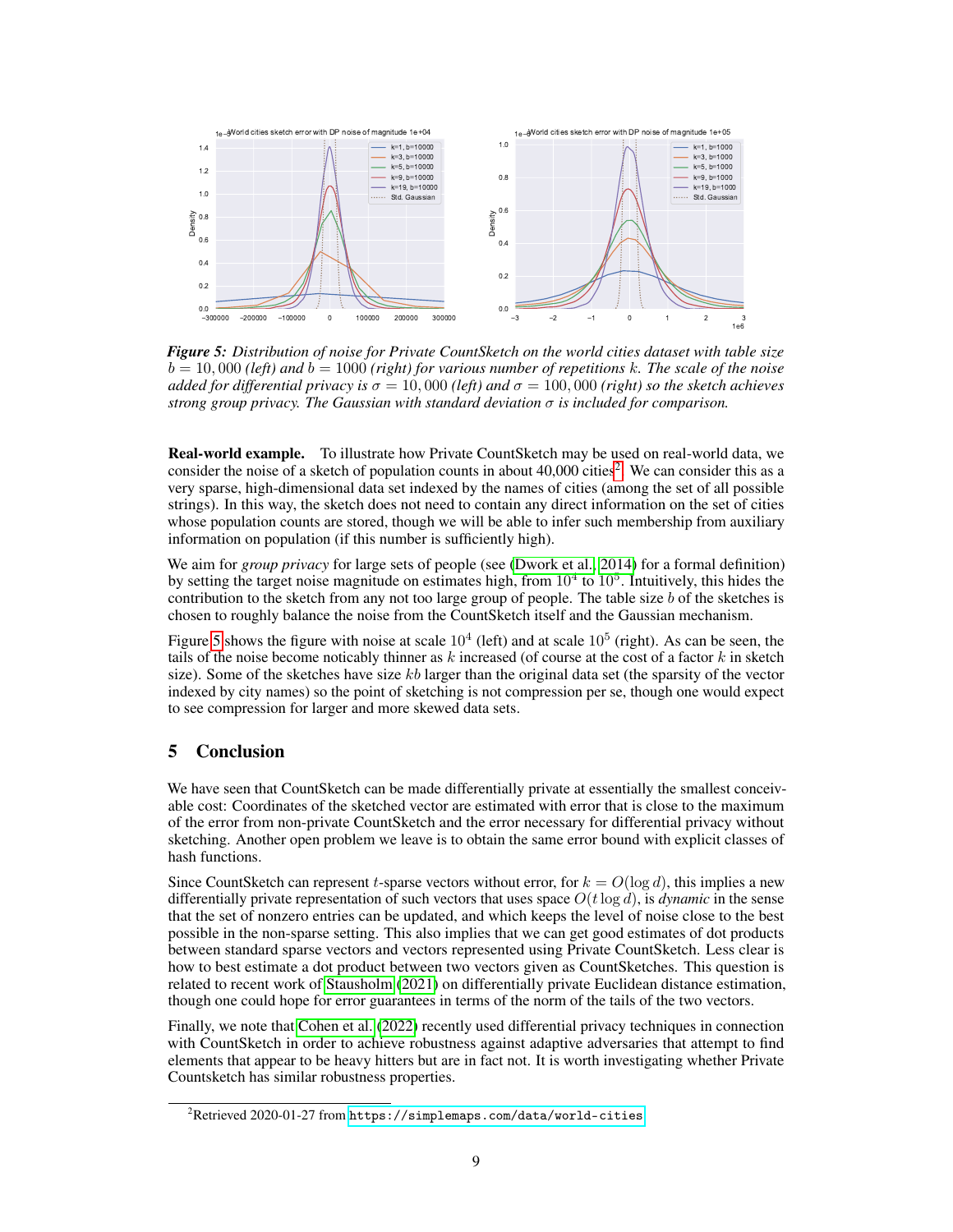## **References**

- <span id="page-9-8"></span>Acharya, J., Sun, Z., and Zhang, H. Hadamard response: Estimating distributions privately, efficiently, and with little communication. In *Proceedings of International Conference on Artificial Intelligence and Statistics (AISTATS)*, pp. 1120–1129. PMLR, 2019.
- <span id="page-9-4"></span>Apple Differential Privacy Team. Learning with privacy at scale. *Apple Mach. Learn. J*, 1(8):1–25, 2017.
- <span id="page-9-14"></span>Aumüller, M., Lebeda, C. J., and Pagh, R. Differentially private sparse vectors with low error, optimal space, and fast access. In *Proceedings of Conference on Computer and Communications Security (CCS)*, pp. 1223–1236. ACM, 2021.
- <span id="page-9-7"></span>Bassily, R. and Smith, A. Local, private, efficient protocols for succinct histograms. In *Proceedings of ACM Symposium on Theory of Computing (STOC)*, pp. 127–135, 2015.
- <span id="page-9-6"></span>Bassily, R., Nissim, K., Stemmer, U., and Thakurta, A. Practical locally private heavy hitters. *Journal of Machine Learning Research*, 21(16):1–42, 2020.
- <span id="page-9-3"></span>Bun, M. and Steinke, T. Concentrated differential privacy: Simplifications, extensions, and lower bounds. In *Theory of Cryptography Conference (TCC)*, pp. 635–658. Springer, 2016.
- <span id="page-9-5"></span>Chan, T. H., Shi, E., and Song, D. Optimal lower bound for differentially private multi-party aggregation. In *Proceedings of European Symposium on Algorithms (ESA)*, pp. 277–288. Springer, 2012.
- <span id="page-9-0"></span>Charikar, M., Chen, K., and Farach-Colton, M. Finding frequent items in data streams. *Theoretical Computer Science*, 312(1):3–15, 2004.
- <span id="page-9-11"></span>Cheu, A., Smith, A., Ullman, J., Zeber, D., and Zhilyaev, M. Distributed differential privacy via shuffling. In *Proceedings of International Conference on the Theory and Applications of Cryptographic Techniques (Eurocrypt)*, pp. 375–403. Springer, 2019.
- <span id="page-9-16"></span>Cohen, E., Lyu, X., Nelson, J., Sarlós, T., Shechner, M., and Stemmer, U. On the robustness of countsketch to adaptive inputs. *CoRR*, abs/2202.13736, 2022. URL [https://arxiv.org/abs/](https://arxiv.org/abs/2202.13736) [2202.13736](https://arxiv.org/abs/2202.13736). To appear in ICML 2022.
- <span id="page-9-15"></span>Cormode, G. and Muthukrishnan, S. An improved data stream summary: the count-min sketch and its applications. *Journal of Algorithms*, 55(1):58–75, 2005.
- <span id="page-9-2"></span>Dwork, C., McSherry, F., Nissim, K., and Smith, A. Calibrating noise to sensitivity in private data analysis. In *Theory of cryptography conference (TCC)*, pp. 265–284. Springer, 2006.
- <span id="page-9-1"></span>Dwork, C., Roth, A., et al. The algorithmic foundations of differential privacy. *Found. Trends Theor. Comput. Sci.*, 9(3-4):211–407, 2014.
- <span id="page-9-10"></span>Dwork, C., McSherry, F., Nissim, K., and Smith, A. Calibrating noise to sensitivity in private data analysis. *Journal of Privacy and Confidentiality*, 7(3):17–51, 2016.
- <span id="page-9-12"></span>Erlingsson, Ú., Feldman, V., Mironov, I., Raghunathan, A., Talwar, K., and Thakurta, A. Amplification by shuffling: From local to central differential privacy via anonymity. In *Proceedings of Symposium on Discrete Algorithms (SODA)*, pp. 2468–2479. SIAM, 2019.
- <span id="page-9-13"></span>Ghazi, B., Golowich, N., Kumar, R., Pagh, R., and Velingker, A. On the power of multiple anonymous messages: Frequency estimation and selection in the shuffle model of differential privacy. In *Proceedings of International Conference on the Theory and Applications of Cryptographic Techniques (Eurocrypt)*, pp. 463–488. Springer, 2021.
- <span id="page-9-9"></span>Huang, Z., Qiu, Y., Yi, K., and Cormode, G. Frequency estimation under multiparty differential privacy: One-shot and streaming. *CoRR*, abs/2104.01808, 2021.